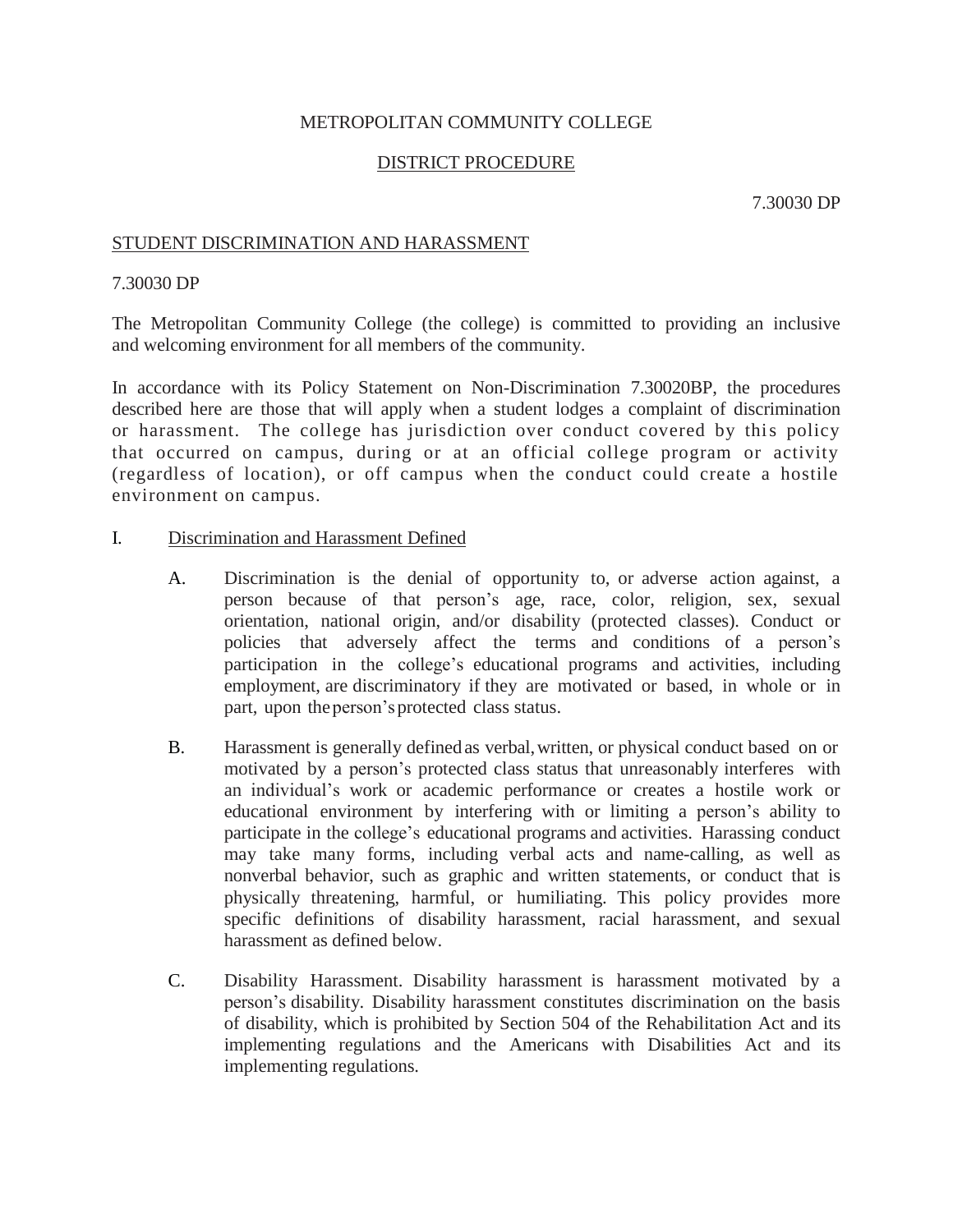Some examples of disability harassment include:

- 1. Fellow students continually remark that a student with a disability is "retarded" or "deaf and dumb" and does not belong in class or on a team
- 2. A staff member intentionally impedes a wheelchair-bound student by placing objects in his or her path
- 3. A professor belittles or criticizes a student with a disability for requiring the use of accommodations with the result that the student is discouraged or feels alienated
- 4. Fellow students taunt or belittle a person with a disability by mocking or intimidating her so she does not participate in class
- D. Racial Harassment. For purposes of this policy, racial harassment is harassment motivated by a person's race, color, or national origin. Racial harassment constitutes discrimination on the basis of race, which is prohibited by Titles VI and VII of the Civil Rights Act and their implementing regulations.

Some examples of racial harassment include:

- 1. The use of racial epithets or slurs by staff or students
- 2. A professor tells racist jokes or jokes that target persons of a particular national origin
- 3. A coach uses stereotyping based on race, color, or national origin
- 4. Fellow students circulate or publish written or graphic materials (such as graffiti) that show hostility to a racial or ethnic group
- E. Sexual Harassment. Sexual harassment is harassment motivated by a person's sex. Sexual harassment constitutes discrimination on the basis of sex, which is prohibited by Title IX of the Education Amendments of 1972 and its implementing regulations and Title VII of the Civil Rights Act and its implementing regulations. Sexual advances, requests for sexual favors, and other verbal, physical, or visual conduct of a sexual nature constitute sexual harassment when:
	- Submission to such conduct is made or threatened to be made, either explicitly or implicitly, a term or condition of an individual's employment; or education;
	- Submission to or rejection of such conduct by an individual is used or threatened to be used as the basis for academic or employment decisions affecting that individual; or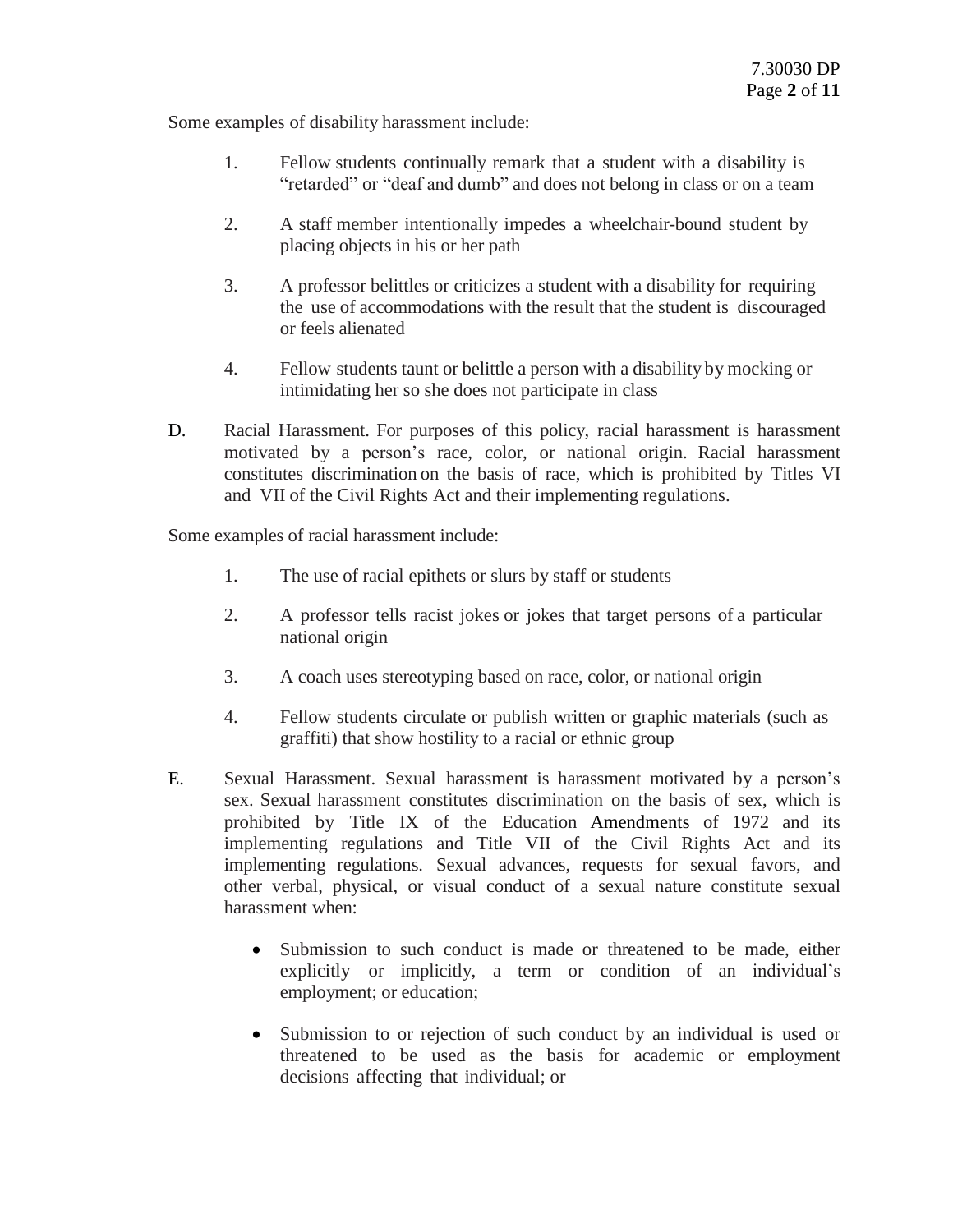- Such conduct has the purpose or effect of substantially interfering with an individual's academic or professional performance or creating what a reasonable person would perceive as an intimidating, hostile, or offensive employment, education, or living environment ("hostile environment" sexual harassment).
	- In determining whether a hostile environment exists, the college will consider the totality of circumstances including factors such as the actual impact the conduct has had on the victim's participation in the college's programs and activities, the nature and severity of the conduct at issue, the frequency and duration of the conduct, the relationship between the parties (including account for any power differential), the respective ages of the parties, the context in which the conduct occurred, and the number of persons affected.

Sexual violence is a form of prohibited sexual harassment. Sexual violence includes physical sexual acts perpetrated against a person's will or where a person is incapable of giving consent because of his or her temporary or permanent mental or physical incapacity or because of his or her status as a minor. Consent requires an affirmative act and consent provided by one who is coerced, incapacitated due to disability, intoxication, drug use or sleep is not effective consent.

Some examples of sexual harassment include:

- 1. A professor pressures a student for a dating, romantic, or intimate relationship
- 2. Unwelcome touching, kissing, hugging, or massaging by staff members or fellow students
- 3. A professor makes sexual innuendos or tells sexual jokes
- 4. Obscene gestures
- 5. Sexual intercourse by a man or woman upon a man or woman without consent (this is commonly referred to as rape or sexual assault)
- 6. Sexual touching with an object or body part, by a man or woman upon a man or woman, without consent
- 7. Non-consensual video or audio-taping of sexual activity
- 8. Knowingly transmitting a sexually transmitted disease to another
- 9. Sexual hazing
- 10. Date rape

The crimes of dating violence, domestic violence, and stalking can also constitute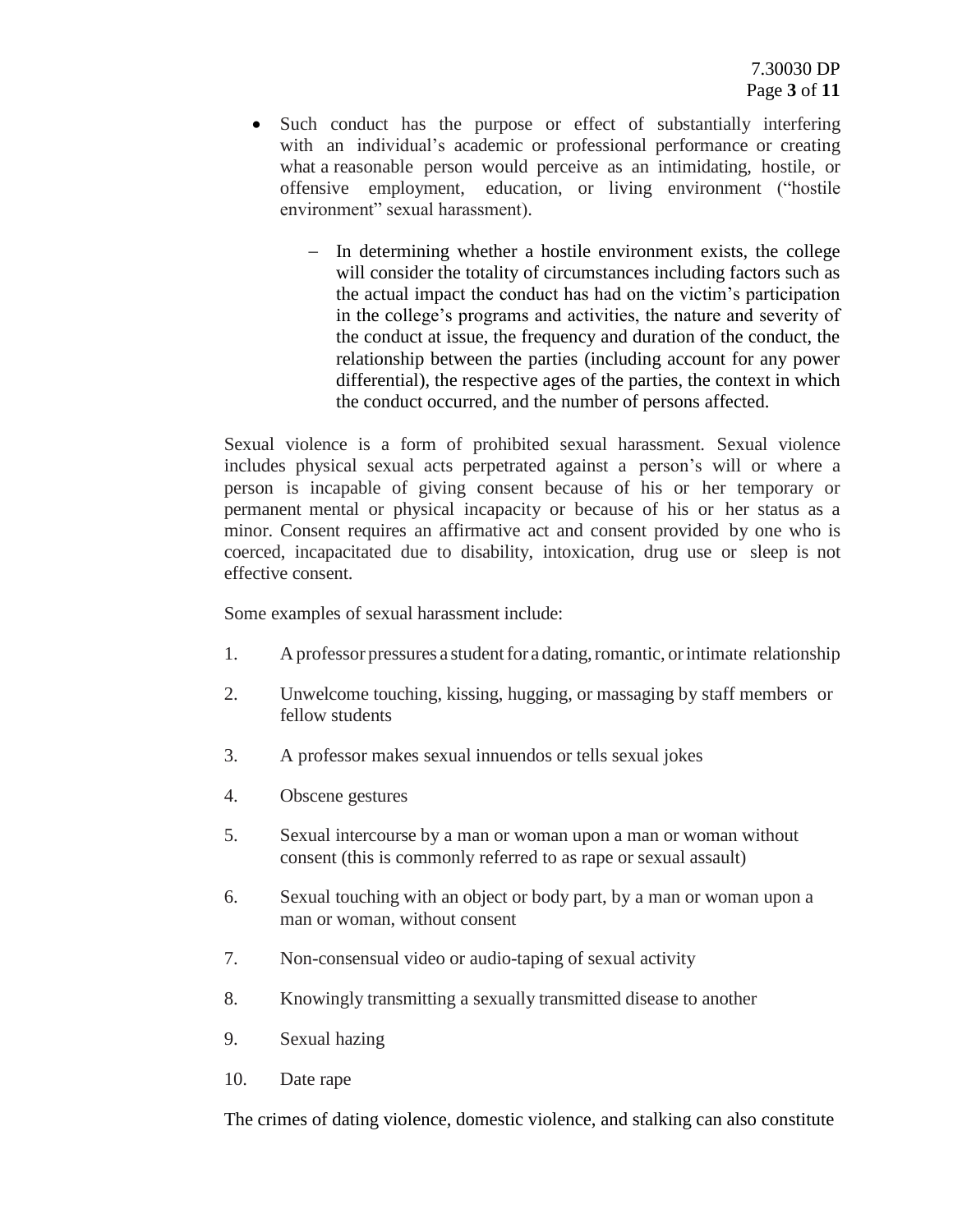sexual harassment when motivated by a person's sex. These crimes, no matter the motivation behind them, are a violation of this policy. The definitions of these crimes under the Jeanne Clery Disclosure Campus Crime Statistics Act, as amended by the Violence Against Women Reauthorization Act of 2013, are as follows:

"Domestic Violence" includes felony or misdemeanor crimes of violence committed by a current or former spouse or intimate partner of a victim, by a person with whom the victim shares a child in common, by a person who is cohabitating with or has cohabitated with the victim as a spouse or intimate partner, by a person similarly situated to a spouse or the victim under the domestic or family violence laws of the jurisdiction […], or by any other person against an adult or youth victim who is protected from that person's acts under the domestic or family violence laws of the jurisdiction.

- Missouri's definition of domestic violence can be found at Mo. Rev. Stat. § 455.010.
- Under Missouri law, domestic violence also includes the crime of "domestic assault" which can be found at Mo. Rev. Stat. §§ 565.072- 565.074.

"Dating Violence" means violence committed by a person who is or has been in a social relationship of a romantic or intimate nature with the victim. The existence of such a relationship shall be determined based on a consideration of the length of the relationship, the type of the relationship, and the frequency of interaction between the persons involved in the relationship.

 Missouri law does not specifically define dating violence, but conduct of this nature is covered by Missouri's definitions of domestic violence and domestic assault.

"Stalking" means engaging in a course of conduct directed at a specific person that would cause a reasonable person to (A) fear for his or her safety or the safety of others; or (B) suffersubstantial emotional distress.

 Missouri's definition of stalking can be found at Mo. Rev. Stat. § 455.010 and § 565.225.

## II. Confidentiality

The college will make reasonable and appropriate efforts to preserve an individual's privacy and protect the confidentiality of information when investigating and resolving a complaint. However, because of laws relating to reporting and other state and federal laws, the college cannot guarantee confidentiality to those who make complaints. In the event that the complainant's confidentiality cannot be ensured, the college will notify the complainant.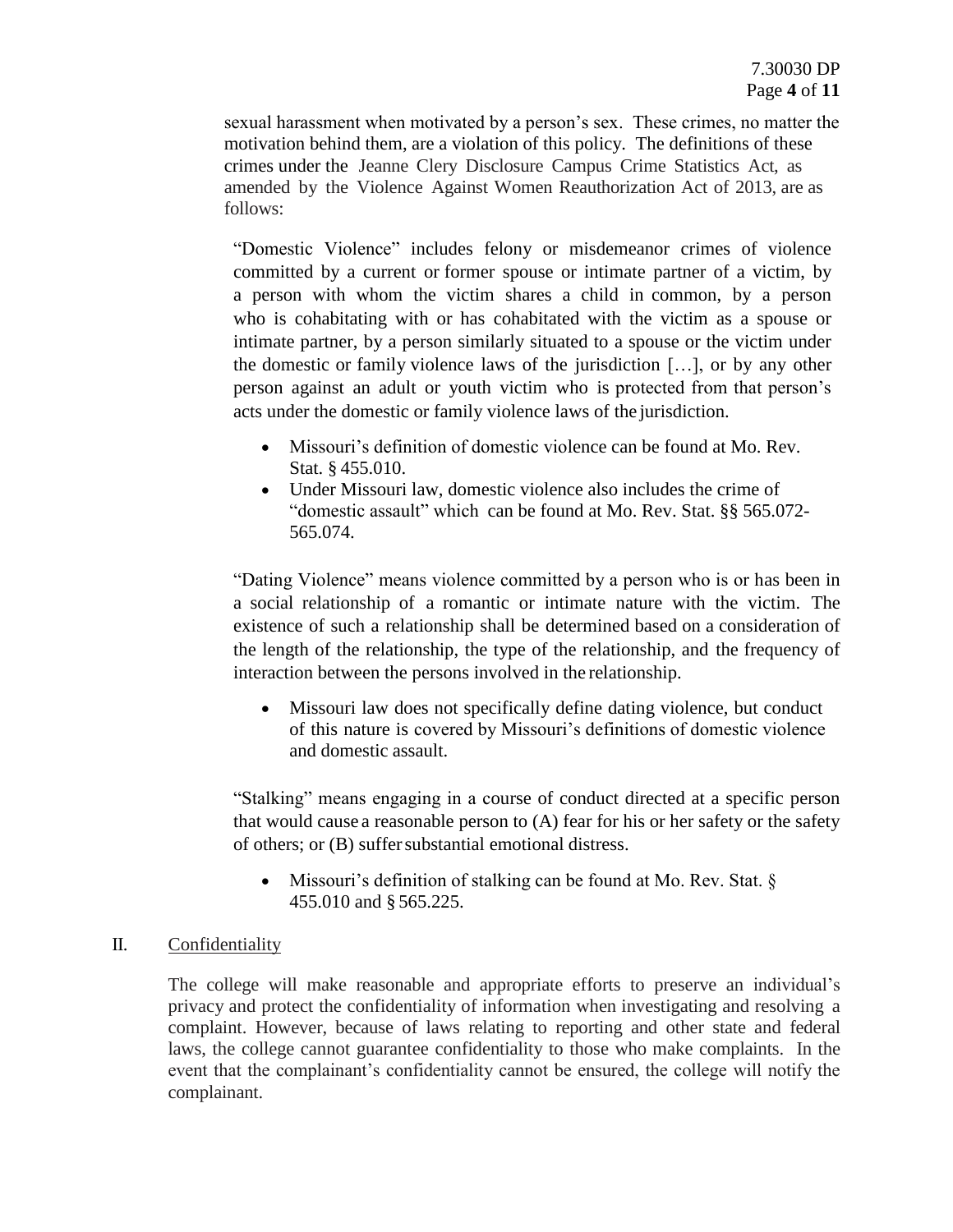In the event a complainant requests confidentiality or asks that a complaint not be investigated, the college will take all reasonable steps to investigate and respond to the complaint consistent with the request for confidentiality or request not to pursue an investigation. If a complainant insists that his or her name not be disclosed to the respondent, the college's ability to respond may be limited. The college reserves the right to initiate an investigation despite a complainant's request for confidentiality in limited circumstances involving serious or repeated harassment or where the respondent may pose a continuing threat to the college community.

The college will protect the confidentiality of the victim (complainant) but will share information where necessary to provide accommodations or protective measures.

The Title IX Coordinator is the person responsible for evaluating requests for confidentiality.

## III. Complaint

Potential students who have applied for admission, students currently enrolled, and persons who were students at the time of the alleged discrimination or harassment, may file a complaint in the manner specified by the Board Policy on Student Discrimination and Harassment (7.30030BP).

All employees of the college have a duty to report conduct that they observe or learn about that may constitute prohibited discrimination. Therefore, employees must report potential discrimination promptly, but no later than five (5) days after becoming aware of the incident. Reports shall be made to either the dean of students or the Title IX Coordinator for the primary campus.

So that the college has sufficient information to investigate a complaint, the complainant should include: (1) the date(s) and time(s) of the alleged conduct; (2) the names of all person(s) involved in the alleged conduct, including possible witnesses; (3) all details outlining what happened; and (4) contact information for the complainant so that the college may follow up appropriately.

The college official receiving the complaint shall transmit it immediately to the dean of students/Title IX coordinator. The dean of students/ Title IX coordinator will provide the student with a copy of these procedures and the Board Policy on Student Discrimination and Harassment (7.30030BP). The dean of students/Title IX coordinator will assist the student with preparation of any forms and familiarize the student with the grievance process. The dean of students/Title IX coordinator will discuss with the complainant the option to pursue resolution through informal resolution and/or formal resolution. In situations involving sexual violence (including sexual assault), dating violence, domestic violence, or stalking, the dean of students/Title IX Coordinator will also provide the complainant with a copy of a "rights and options" document that explains, among other things, the process, the right to an advisor, and resources available on campus and in the community. In these situations, a person against whom a complaint has been filed will also be given written information about the process and resources.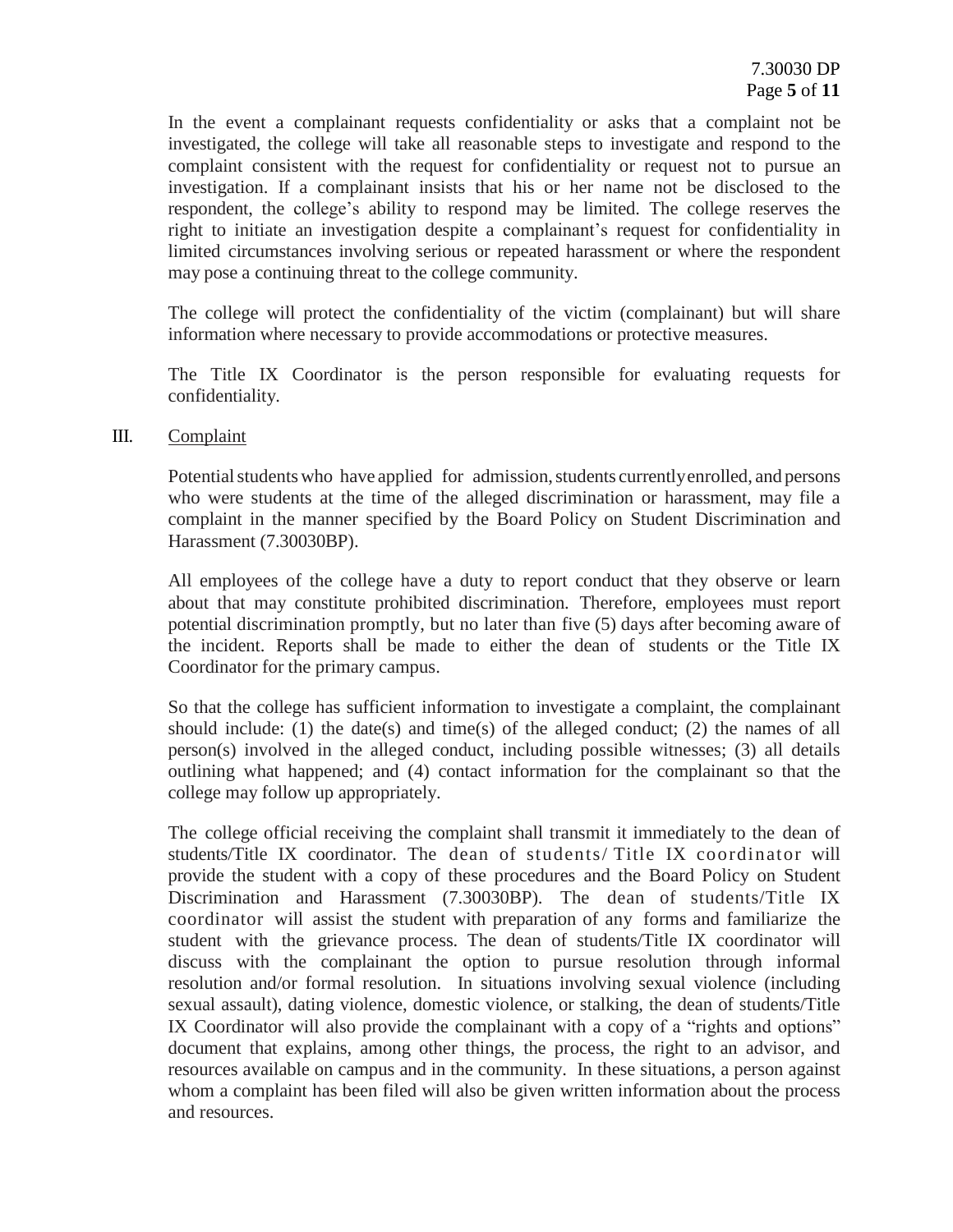Persons who file a complaint will not be required to confront the respondent in any manner or for any reason as a prerequisite to filing a complaint.

The investigator shall, upon receiving a complaint, immediately cause a report to be filed with the associate vice chancellor for human resources, associate director of employee relations, and the chief of staff to the chancellor. If the respondent is an employee, the associate vice chancellor of human resources will notify the respondent upon initiation of an investigation or a complaint.

## IV. Conduct That Constitutes A Crime

Any person who wishes to make a complaint of discrimination that also constitutes a crime such as sex discrimination that takes the form of sexual violence (including sexual assault) or a criminal act involving dating violence, domestic violence, or stalking is encouraged to make a report with local law enforcement. Such persons may also contact college campus police at (816) 604-1200. If requested, the college will assist the complainant in notifying the appropriate law enforcement authorities. A victim may decline to notify such authorities.

# V. Special Guidance Concerning Sexual Violence (including Sexual Assault), Dating Violence, Domestic Violence, and Stalking

If you are the victim of sexual violence (including sexual assault), dating violence, domestic violence, or stalking, do not blame yourself. These crimes are never the victim's fault. When the crime involves physical violence, the college recommends that victims immediately go to the emergency room of a local hospital. The college also recommends that victims contact local law enforcement. You may also contact college campus police at (816) 604- 1200, or any of the college officials designated to receive complaints of discrimination. The college will assist victims in making a complaint to local law enforcement. However, under no circumstance are victims required to make a complaint with local law enforcement.

## Seeking Medical Attention

If necessary, you should seek medical attention in an emergency room or other medical provider that performs legal rape exams. Some resources, in no particular order, are:

| St. Luke's Northland                     | 5830 NW Barry Rd, Kansas City, MO, 64154    | $(816) 891 - 6010$ |
|------------------------------------------|---------------------------------------------|--------------------|
| University of Kansas Medical<br>Center   | 3901 Rainbow Blvd, Kansas City, KS, 66160   | $(913) 588 - 5000$ |
| <b>COVERSA</b> at NKC Hospital           | 2800 Clay Edwards Dr., NKC, MO, 64166       | $(816)$ 717-1136   |
| <b>Shawnee Mission Medical</b><br>Center | 9100 W 74th St., Shawnee Mission, KS, 66204 | $(913) 676 - 2218$ |
| St. Luke's Hospital - Plaza              | 4401 Wornall Rd, Kansas City, MO, 64111     | $(816)$ 932-2171   |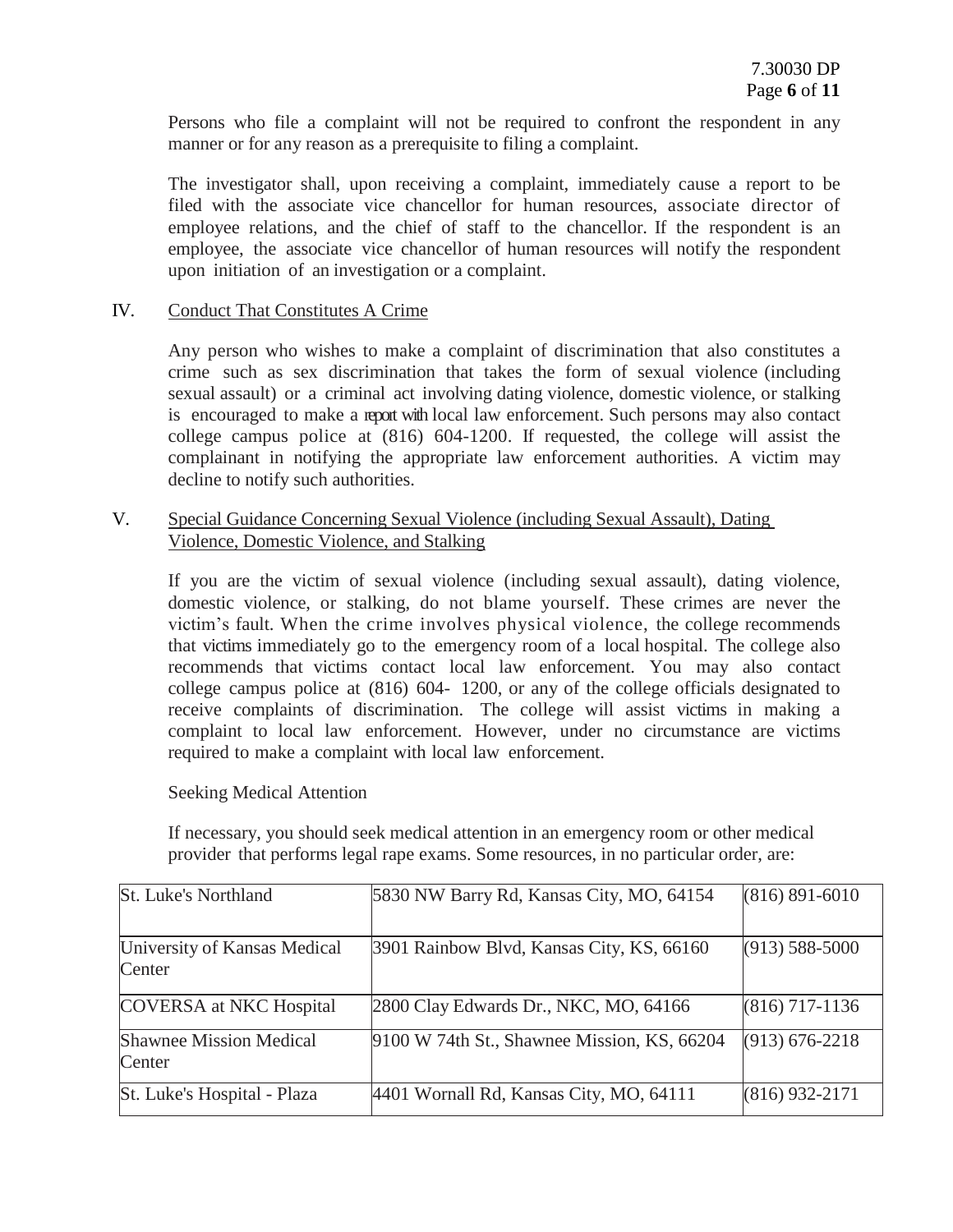7.30030 DP Page **7** of **11**

| <b>St. Luke's East</b>                                   | 100 NW St. Luke's Blvd, Lee's Summit, MO,<br>64086          | $(816)$ 347-4400   |
|----------------------------------------------------------|-------------------------------------------------------------|--------------------|
| <b>Centerpoint Medical Center</b>                        | 19600 E. 39th St., Independence, MO, 64057                  | $(816) 698 - 7000$ |
| Truman Medical Center -<br>Lakewood                      | 7900 Lee's Summit Rd., Kansas City, MO,<br>64139            | $(816)$ 404-7000   |
| <b>COVERSA</b> at Cass Regional<br><b>Medical Center</b> | 2800 Rock Haven Rd, Harrisonville, MO, 64701 (816) 380-3474 |                    |
| <b>St. Joseph Medical Center</b>                         | 1000 Carondelet Dr. Kansas City, MO, 64114                  | $(816)$ 942-4400   |

A local service resource providing counseling, mental health, referrals and other services serving Jackson, Clay, Cass, and Platte counties is MOCSA (Metropolitan Organization to Counter Sexual Assault), 3100 Broadway, Suite 400, Kansas City, MO 64111-2591, telephone (816) 931-4527. MOCSA's 24-hour crisis hotline numbers are (816) 531-0233 and (913) 642-0233. Relay services are available by dialing 711. [http://www.mocsa.org/.](http://www.mocsa.org/) You may also seek support and assistance from a private physician, friend, relative, or other service resources. A national service resource is RAINN (Rape, Abuse & Incest National Network), and its 24-hour phone hotline number is (800) 656-HOPE (4673). RAINN's 24-hour online hotline is [http://apps.rainn.org/ohl-bridge/.](http://apps.rainn.org/ohl-bridge/)

It is very important for victims of sexual violence to preserve evidence. Such evidence will be important in the event of criminal prosecution and in order to obtain a protection order against the respondent. Evidence will also be important to resolving any complaint filed with the college. Accordingly everything possible should be done to preserve evidence by making certain that the crime scene is not disturbed. Victims of sexual violence should not bathe, urinate, douche, brush teeth, or drink liquids until after they are examined and, if necessary, a rape examination is completed. Clothes should not be changed. When necessary, victims should seek immediate medical attention at an area hospital and take a full change of clothing, including shoes, for use after a medical examination.

It is also important to preserve other types of evidence, such as letters, emails, text messages, social media posts, etc., to the extent such evidence exists. These types of evidence will also be useful when a complaint is being investigated.

Once a complaint of this nature is made, the complainant has several options such as, but not limited to:

- 1. Contacting parents or a relative
- 2. Seeking legal advice
- 3. Seeking personal counseling (always recommended)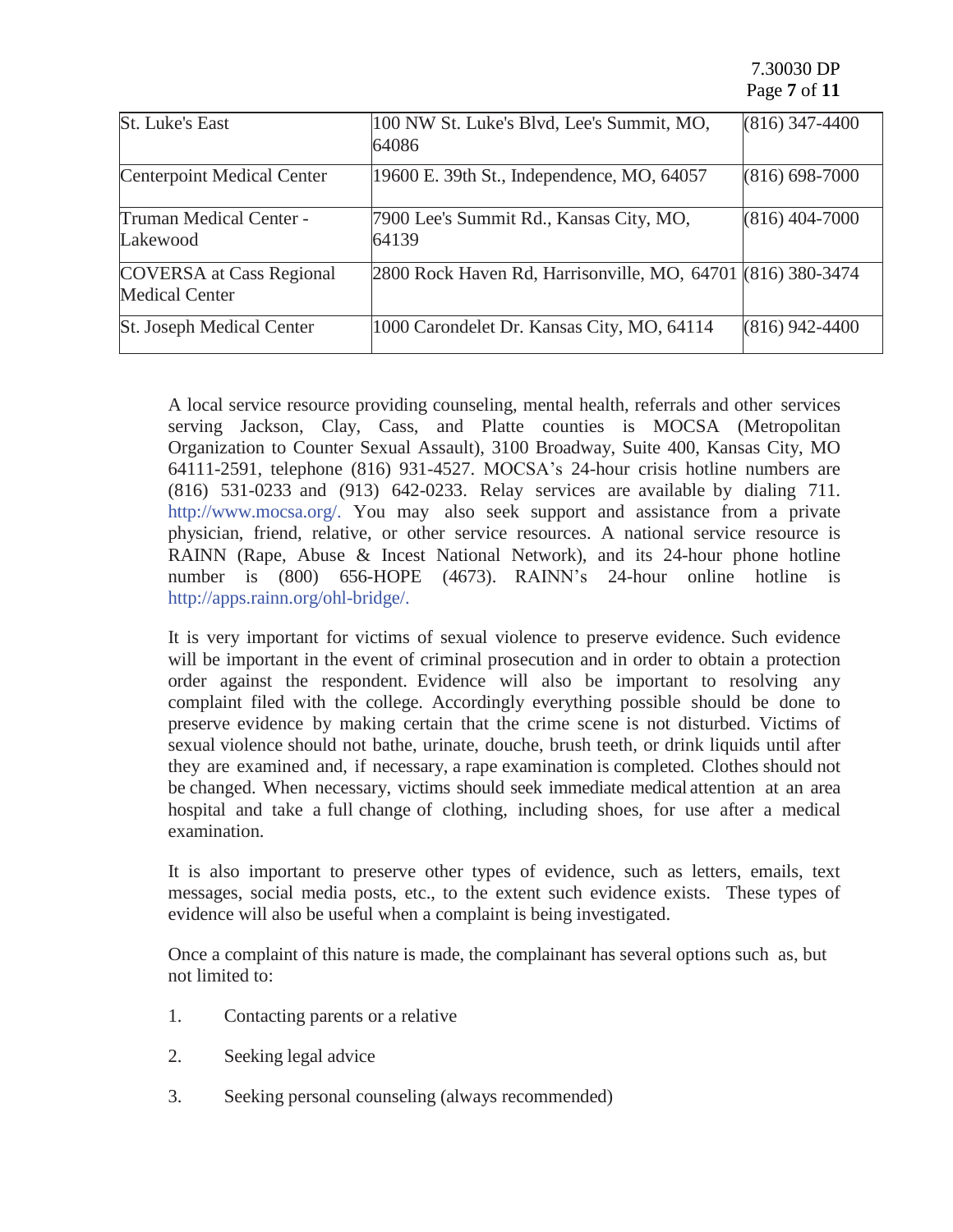- 4. Pursuing legal action against the perpetrator
- 5. Pursing disciplinary action

6. Asking for more information about this policy and the college's process for responding to a complaint.

7. Taking no further action

State law provides the right for a victim of one of these crimes to seek a protection order entered by a court that protects the victim from further contact with the respondent. If you wish to obtain such an order, the college will assist you in locating an attorney or similar advocate that can help you obtain such protection. Information about obtaining protection orders in Missouri can also be found at: [http://www.courts.mo.gov/file.jsp?id=69655.](http://www.courts.mo.gov/file.jsp?id=69655) If a protection order is issued, a copy should be provided immediately to campus police or a college official designated to receive complaints of discrimination. The college will take action to ensure compliance with the protection order on college property. Violation of such a protection order by the respondent constitutes a separate violation of the Board Policy on Student Discrimination and Harassment (7.30030BP), and is subject to the full range of discipline up to and including termination, expulsion, and exclusion from college programs and activities. Violations of protection orders will also be promptly reported to local law enforcement.

Where conduct subject to a complaint results in a criminal investigation, the college still has an independent duty to investigate and resolve the complaint. Therefore, to the extent doing so does not interfere with any criminal investigation, the college will proceed with its own investigation and resolution of the complaint.

## VI. Preliminary Matters Related to the Resolution of a Complaint

At any point during the resolution of a complaint (i.e., investigation, hearing, appeal), a complainant may be allowed to change his or her academic, transportation, or work situation, to the extent the college controls these environments, if options to do so are reasonably available. Such changes may be available regardless of whether the complainant chooses to make a report to police. If a complainant wants to request a particular accommodation or protective measure, the appropriate dean should be contacted. The college may also implement other interim measures as it deems appropriate, such as an institutional no-contact order.

When a complaint involves sexual violence (including sexual assault), dating violence, domestic violence, or stalking, both the complainant and the respondent may have a support person/advisor of their choice (including an attorney) attend any meetings or hearings with them. In cases involving multiple complainants or respondents, a support person/advisor cannot be another complainant or respondent. The support person/advisor does not serve as an advocate on behalf of the complainant or respondent, may not be actively involved in any proceedings, and must agree to maintain the confidentiality of the process. A support person/advisor may be removed if he or she becomes disruptive or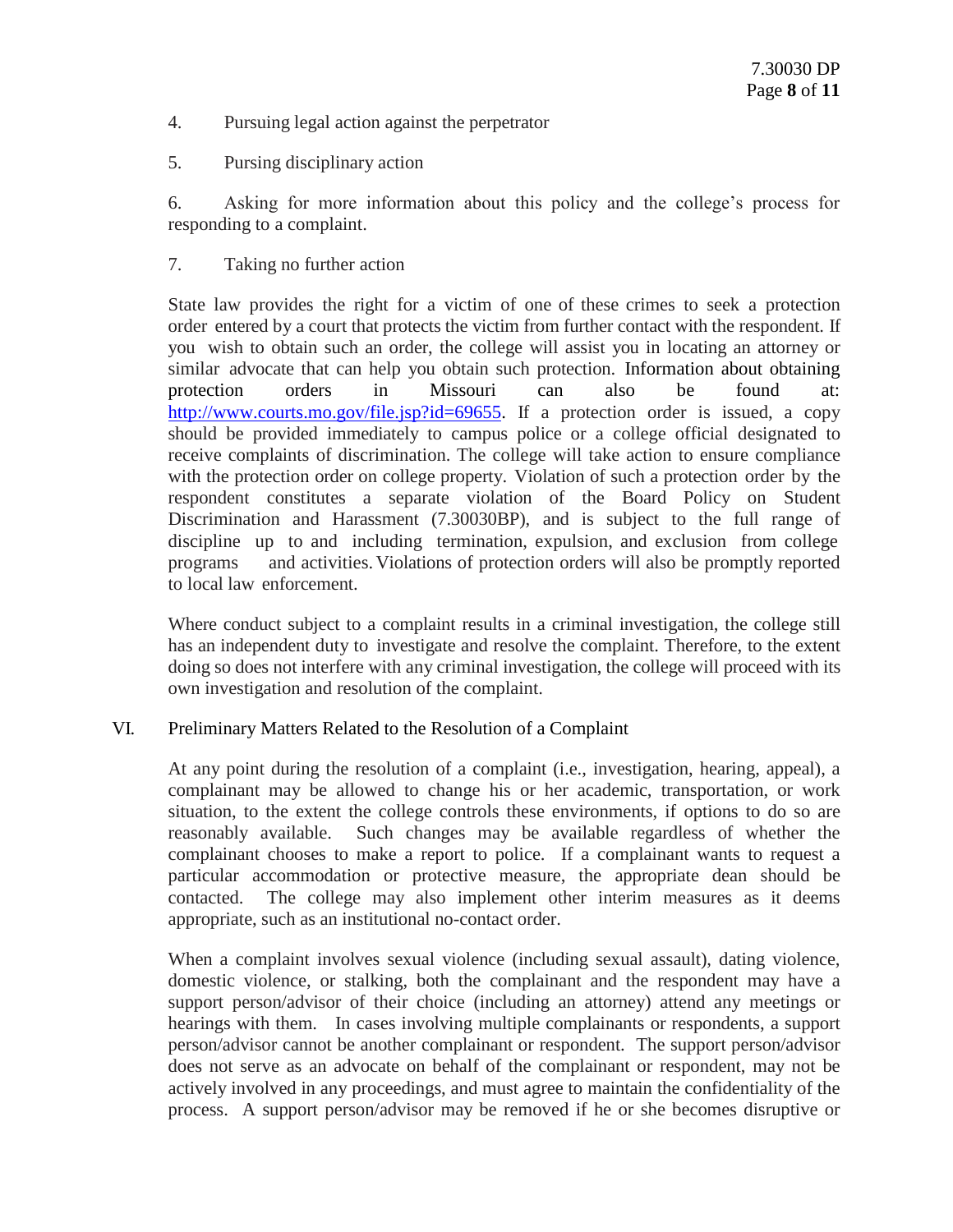does not abide by the limitations discussed in the previous sentence. A support person/advisor will be required to sign an affirmation that he or she understands the role that a support person/advisor plays in the process. If a complainant or respondent intends to utilize a support person/advisor, the college must be notified at least two (2) business days prior to the meeting or hearing. If an attorney serves as a support person/advisor, the college reserves the right to have its own counsel present.

The investigator, hearing panel members, and any other college official involved in the resolution of a complaint shall discharge his or her duties fairly and impartially. If an involved college official determines that he or she cannot carry out his or her duties fairly and impartially because of the identity of a complainant, respondent, or witness, the investigator shall so notify the president, and the president will appoint another administrator to serve as investigator.

### VII. Investigation

All complaints of discrimination will be promptly and thoroughly investigated in accordance with these procedures and the Board Policy on Student Discrimination and Harassment (7.30030 BP). In conducting an investigation, the investigator will be sensitive to any evidence and the possibility of retaliation and act accordingly. The investigator may request assistance from the associate vice chancellor of human resources or the chief of staff to the chancellor in conducting the investigation at any time during the process.

During the investigation, the complainant will have the opportunity to describe his or her allegations and identify supporting witnesses or other evidence. The respondent will have the opportunity to respond to the allegations and identify supporting witnesses or other evidence. The investigator will review statements and, depending on the circumstances, may interview others with relevant knowledge, review documentary materials, and take any other appropriate action to gather and consider information relevant to the complaint. All parties and witnesses involved in the investigation are expected to cooperate and provide complete and truthful information.

## VIII. Methods of Solving Complaints

A. Informal Resolution. This informal process is intended to resolve actual or perceived instances of discrimination through agreement and mutual understanding between the parties involved. If the investigator determines that such an informal process is appropriate under the facts and circumstances of the case, and both the complainant and respondent agree, one or more of the following or similar methods may be utilized: a) a meeting between the investigator, the complainant, and the respondent; b) a meeting between the investigator and the respondent; c) a recommendation of training courses or seminars for either principal; and/or d) referral of the case to a mediator who has both legal and/or personnel relations experience; such mediator will discuss the issues with both principals and seek appropriate actions by the principals to reach an acceptable resolution.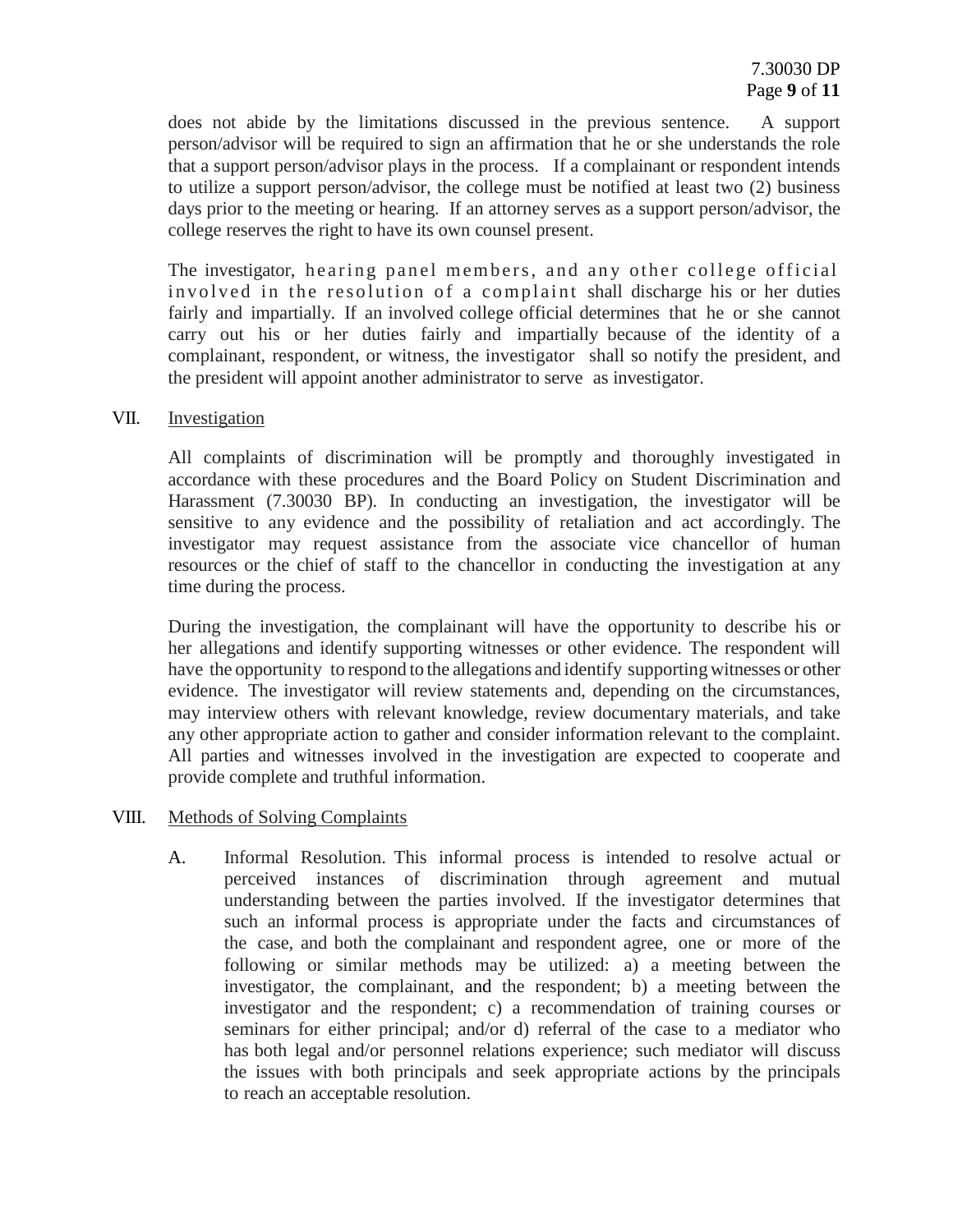As part of the informal process, the investigator may ask, but not require, the complainant to submit a signed, written statement concerning the allegations. This statement should contain all relevant details, such as the names of the people involved, the names of any witnesses, and the times and locations of the alleged harassing behavior.

The investigator may also prepare a written statement of the charges based on discussion with the complainant. If a written statement is prepared, the investigator will furnish a copy to the respondent.

At the conclusion of an informal process that results in the parties and the investigator agreeing the charge has been successfully resolved, each party will be asked to sign an acknowledgement that the informal process was performed with his/her agreement that the process resulted in a resolution of the charge that was satisfactory to him/her.

The details of any conditions agreed to by either party (e.g., counseling, the avoidance of a particular behavior, etc.) may be included in this agreement.

Signing the acknowledgment form is the final step in the informal resolution process and is entirely voluntary. There will be no adverse consequences for anyone who declines to participate in the informal resolution procedure.

Informal process will not be used to resolve complaints of sex discrimination that involve sexual violence. At any point, the complainant or  $r \in \text{span} \, d \, e \, n$  t may discontinue the informal process, in which case the formal process will be used.

B. Formal Resolution. The formal complaint process, which will commence as soon as practicable after the filing of a written complaint. As described in Board Policy on Student Discrimination and Harassment (7.30030 BP), the formal process involves an investigation and determination by a trained investigator. Both the complainant and the respondent have the opportunity to appeal the investigator's determination by filing an appeal to the vice chancellor for human resources within ten (10) days of the investigator's determination. If an appeal is filed, the appeal will be heard by a Hearing Committee. After the hearing, the Hearing Committee issues a written recommendation to the campus president. The campus president will then make a decision on the matter. The campus president's decision can be appeal to the chancellor within five (5) days. The chancellor will then issue a final decision.

## IX. Hearing

The hearing and selection of a grievance coordinator will be arranged by the human resources department. The committee will conduct a prompt, thorough, and unbiased hearing. It will invite the complainant and respondent, with their respective advisor(s), to appear before it and will hear and question witnesses, if there are any. Advisors may participate as support persons for the complainant or respondent but are